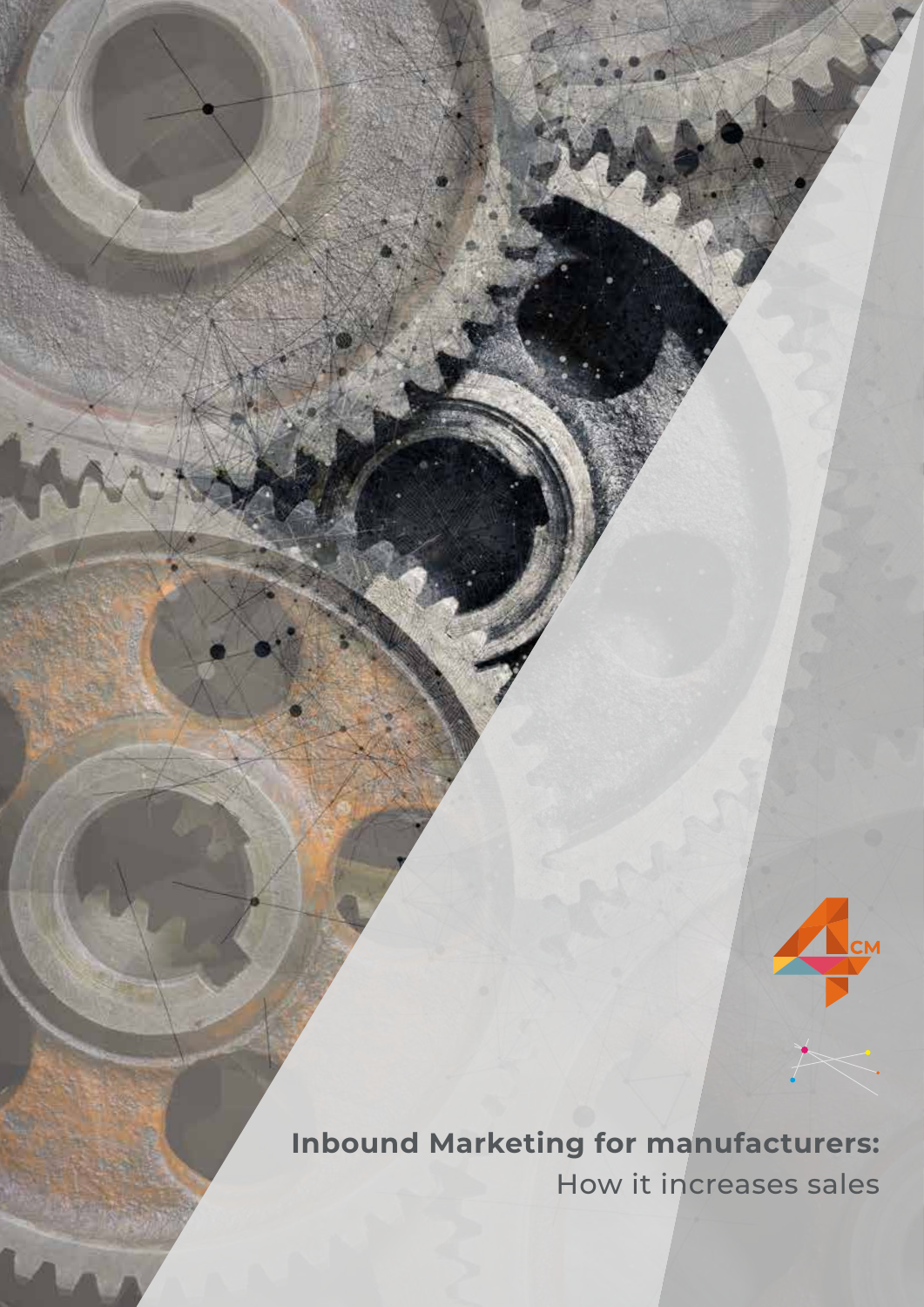

# **Inbound Marketing for manufacturers:** How it increases sales

**Inbound marketing is 3x more likely to give higher ROI than outbound**

**Inbound marketing improves web enquiry conversion rates by a**  D **factor of 6**



With so many statistics and proof points that inbound marketing really does work, it's no wonder that it's the marketing strategy of choice.

What exactly is inbound marketing, why does it work, how can you use it and what can you do to measure success? This document will guide you through the inbound marketing process and explain how to apply it to your business.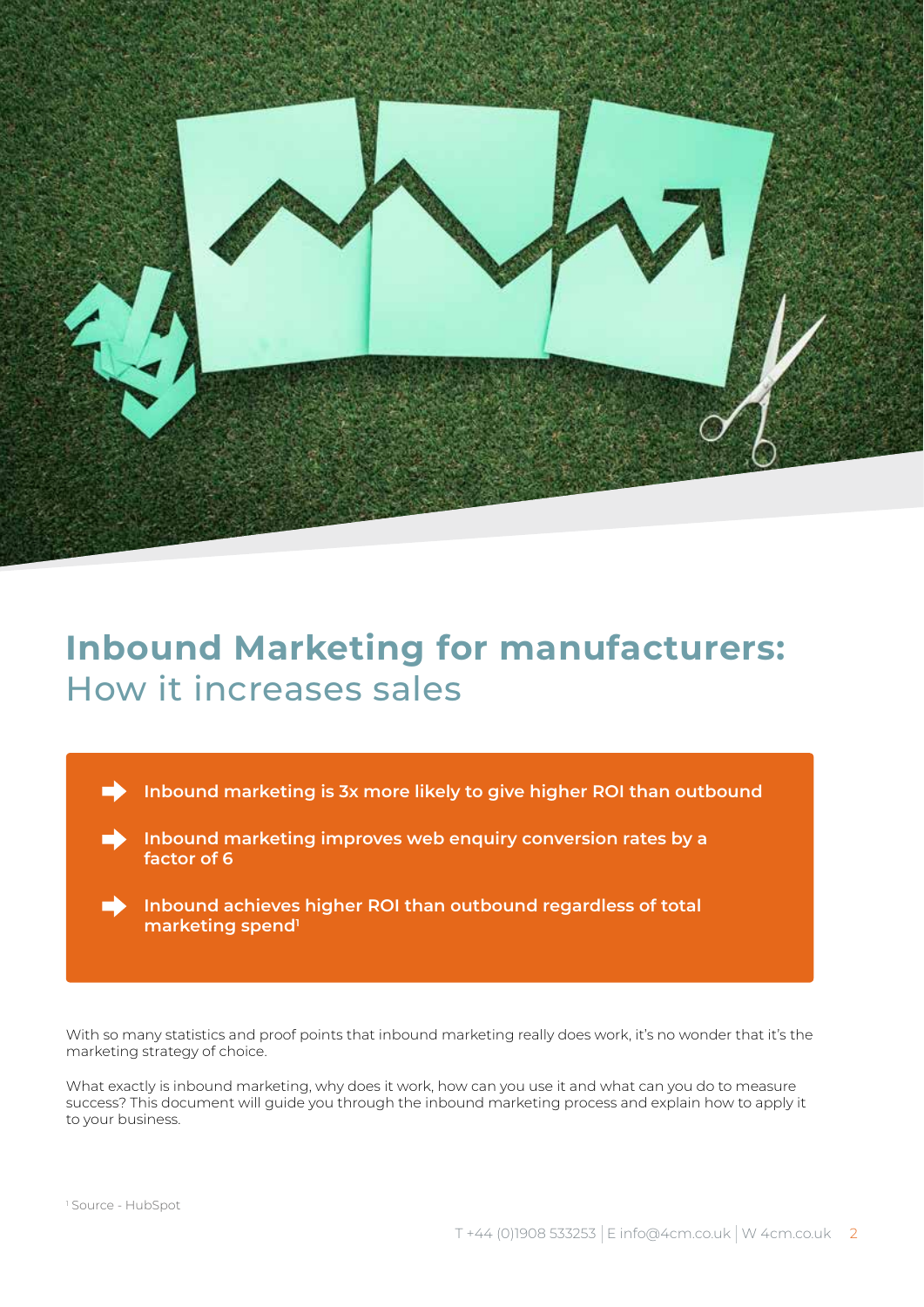

# **What is inbound marketing?**

Inbound marketing is a process of attracting customers to your business; of drawing them inwards towards you because you are seen as one of the influential players in your sector offering a wealth of insight, knowledge and experience.

Your web site naturally forms the heart of this process, with your on- and off-line channels feeding prospective customers back into the centre.

The goals of inbound marketing are essentially threefold:

- To build awareness of your business and position it as an authority
- To engage and nurture prospective customers
- To drive demand.

In order for your audience to want to make contact with you, you need to earn their trust and respect. To do this, you need to help them, not sell to them. Let them conduct their research, don't interrupt them with adverts or phone calls; instead, deliver helpful, meaningful content, which adds value to their experience or guides them towards a solution that is relevant to their need, challenge or pain points.

This content needs to be mapped to the customer journey, from awareness to the point of purchase, and be available in the right place, at the right time and in a format that each prospect can easily access.

Once you've attracted individuals to your brand, you need to follow a clear process that converts and then retains them as customer. An inbound marketing campaign will work through the following processes in a clear manner.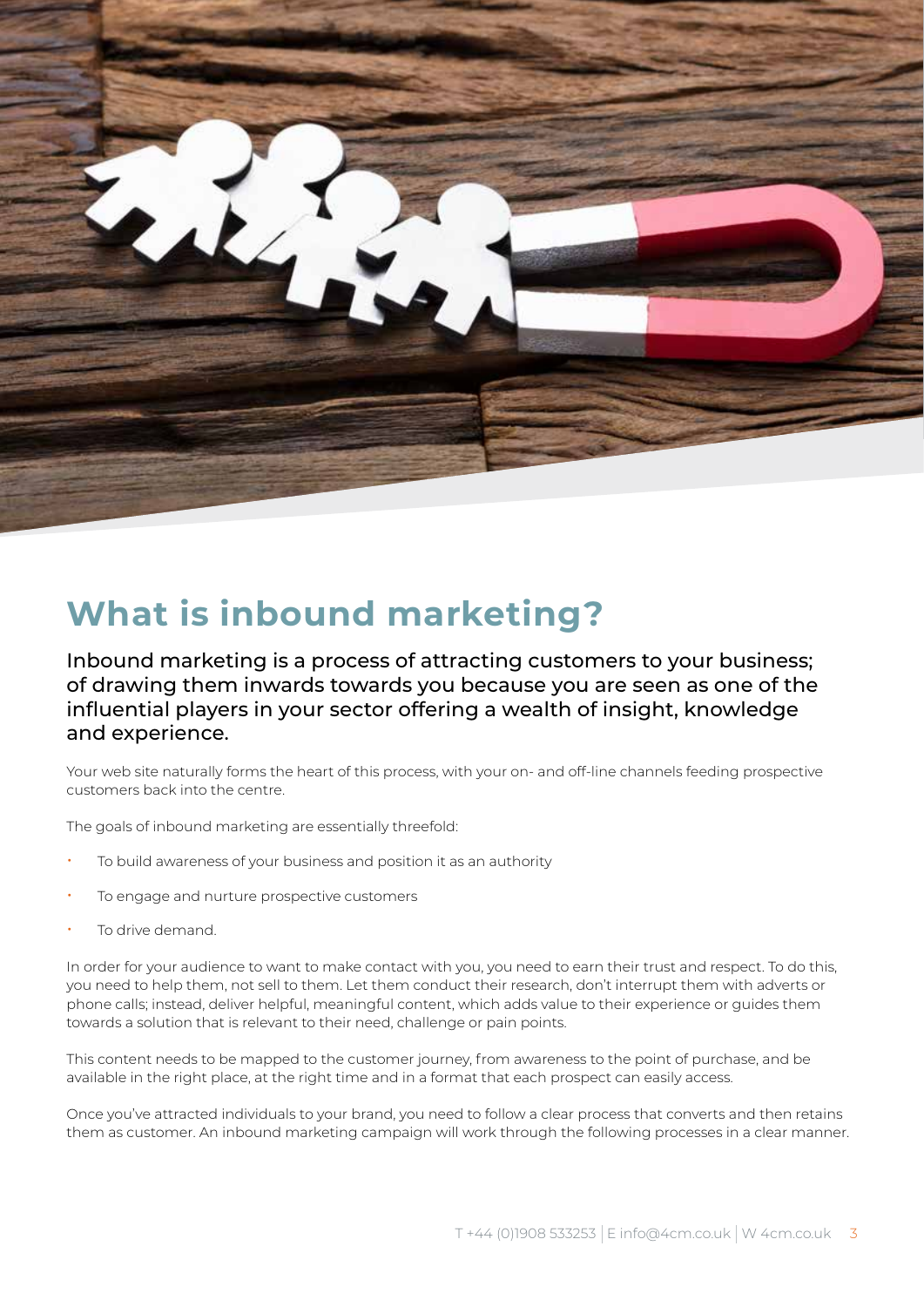### THE CUSTOMER JOURNEY



### **1 – Talking to prospects**

Content Content Content! Create the content and share it in the right place and the right time via blogs, social media, website, forums and email, all backed up with keyword searches and SEO. In short, put it where your prospects are and at a time when they are most likely to be receptive. Blogs and videos lead the way in terms of content. Research shows that companies who published more than 16 blog posts per month enjoyed around 4.5x more leads than those that published less than 42. Video footage on social media generates 1,200% more shares than text and images combined, which gives this media hero status in terms of engagement $^{\text{3}}$ .

### **2 – Making them visitors**

Interested in your brand, these strangers now become visitors as your content drives them to your website, a landing page or to email or call you. This is typically when data capture takes place via a form on the landing page.

### **3 – Managing leads**

Now you've captured their data, you can begin to treat them as a marketing qualified lead (MQL) and really start to converse with them via email, phone calls or re-marketed adverts. This process can become extremely sophisticated using marketing automation technology, such as HubSpot; this allows a lead to be nurtured using an intelligent and automated procedure to deliver customised content and messages to individual prospects, dependent on their actions.

#### **4 – Gaining a customer**

Via step 3 you understand your lead and their wants and desires. You know what is of interest to them and you tailor the messages accordingly until the moment arrives to initiate a sales conversation, at which point they have become a sales qualified lead (SQL). Although the heavy lifting now need to be done by the sales team, there is still a place to continue nurturing the prospect until – and after – they have been converted to a customer.

#### **5 – Turning them into advocates**

You've gained a customer, now your product or service and customer experience needs to be such that your customers become your best marketing tool and spread the word. Although this can be difficult to achieve in the B2B space, there are opportunities to run surveys and monitoring programs to understand the customer's user experience and make changes where necessary, or to partner with them in case studies or sales events.

#### **6 – Analyse, reflect, amend and repeat**

Successful inbound marketing campaigns make maximum use of the wealth of data that is available via marketing automation platforms and social media and web analytics. This makes it possible to understand which messaging worked, which content performed best, in which channel, and at what time. It is the possible to adapt accordingly or to test multiple variables to deliver the optimum campaign; an ongoing process.

2 Source - HubSpot 2015 Data

3 Source - SmallBizTrends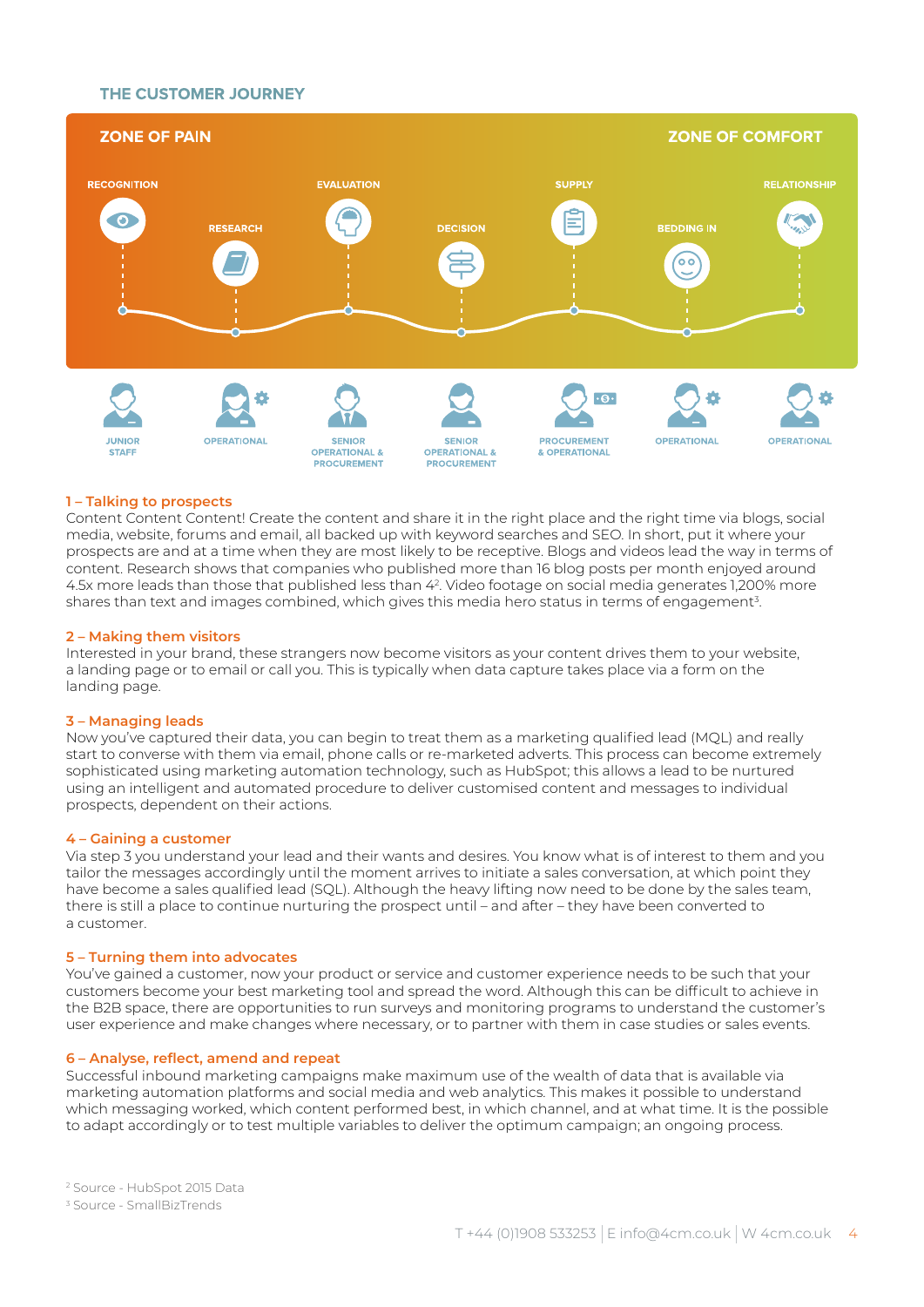

# **Why is inbound marketing so powerful?**

## In a world where we receive an estimated 3,500 marketing messages per day, we have become adept at screening out those in which we're not interested, or those that simply aren't in the right place at the right time.

A study by The Guardian used technology called Eye Contact to capture everything a user sees on a typical day. The Guardian team wore goggles for four hours and travelled through London. Once analysed, the data highlighted both the extent to which individuals are bombarded by commercial images and how adept most of us have become at screening out advertising messages. The results showed that 99% of adverts make little or no impact. In fact, in 90 minutes, one user saw 250 adverts from over 100 brands in 70 different formats. They were only able to recall 1 brand unprompted.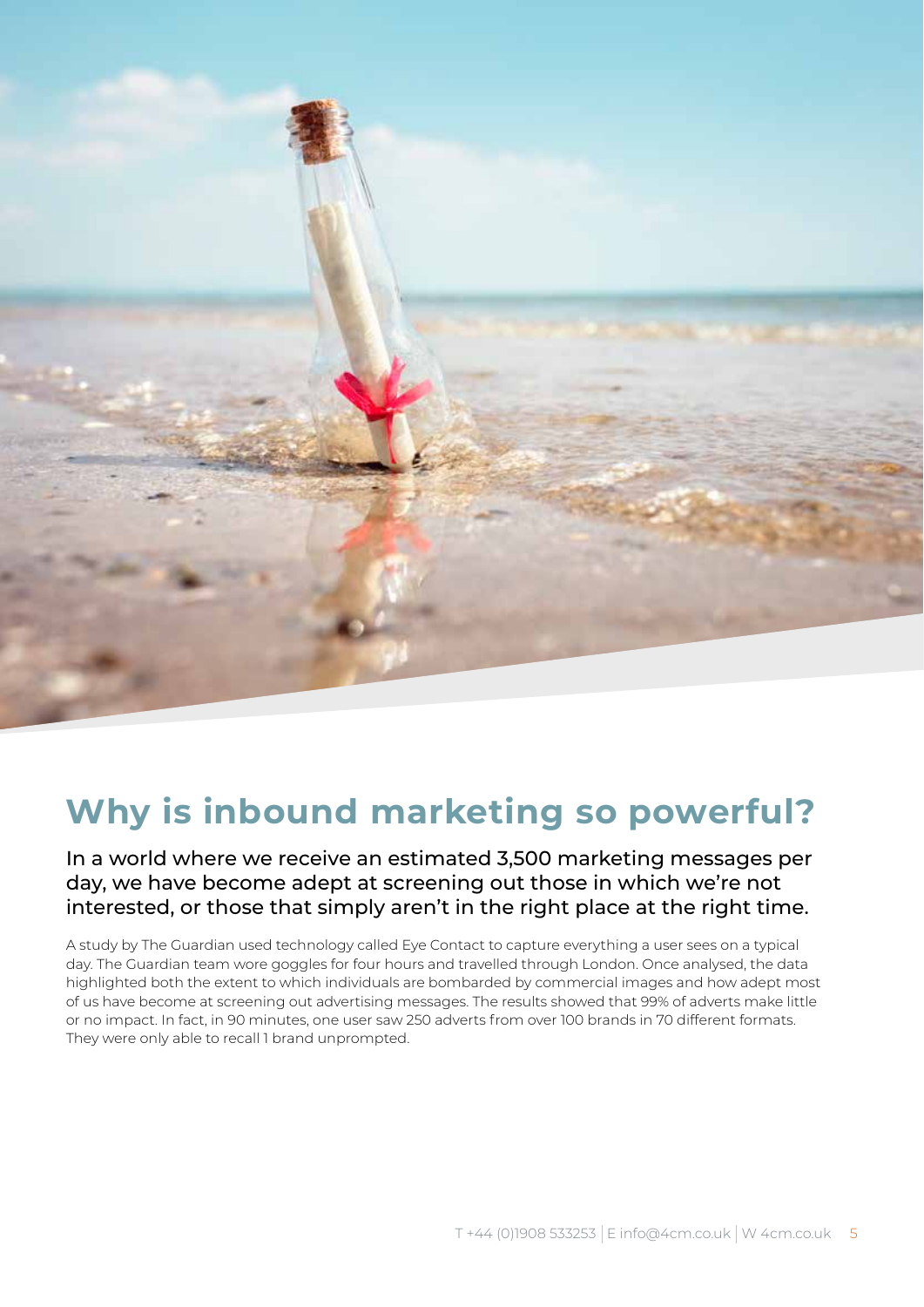

# **Content and context!**

# So why are traditional methods no longer working effectively? In our opinion, in comes down to content and context.

Traditional marketing is based on generic messages where one size fits all and is delivered to everyone irrelevant of time, location and preferred methods of communication. It's also interruptive. This is a key issue; research by Hubspot showed that 94% of us skip TV ads, 91% unsubscribe from sales emails and 27% of direct mail is unopened. The content is generic and the context is most likely untimely.

Inbound marketing on the other hand utilises compelling content and publishes this in the right place and at the right time, allowing prospects to find it and encouraging them to explore further. It's important to recognise that in the B2B space customers don't buy a product or service because they want to; they invest because they have a need, a challenge to overcome, or a problem to solve. So content has to be insightful, engaging and, where possible, immersive.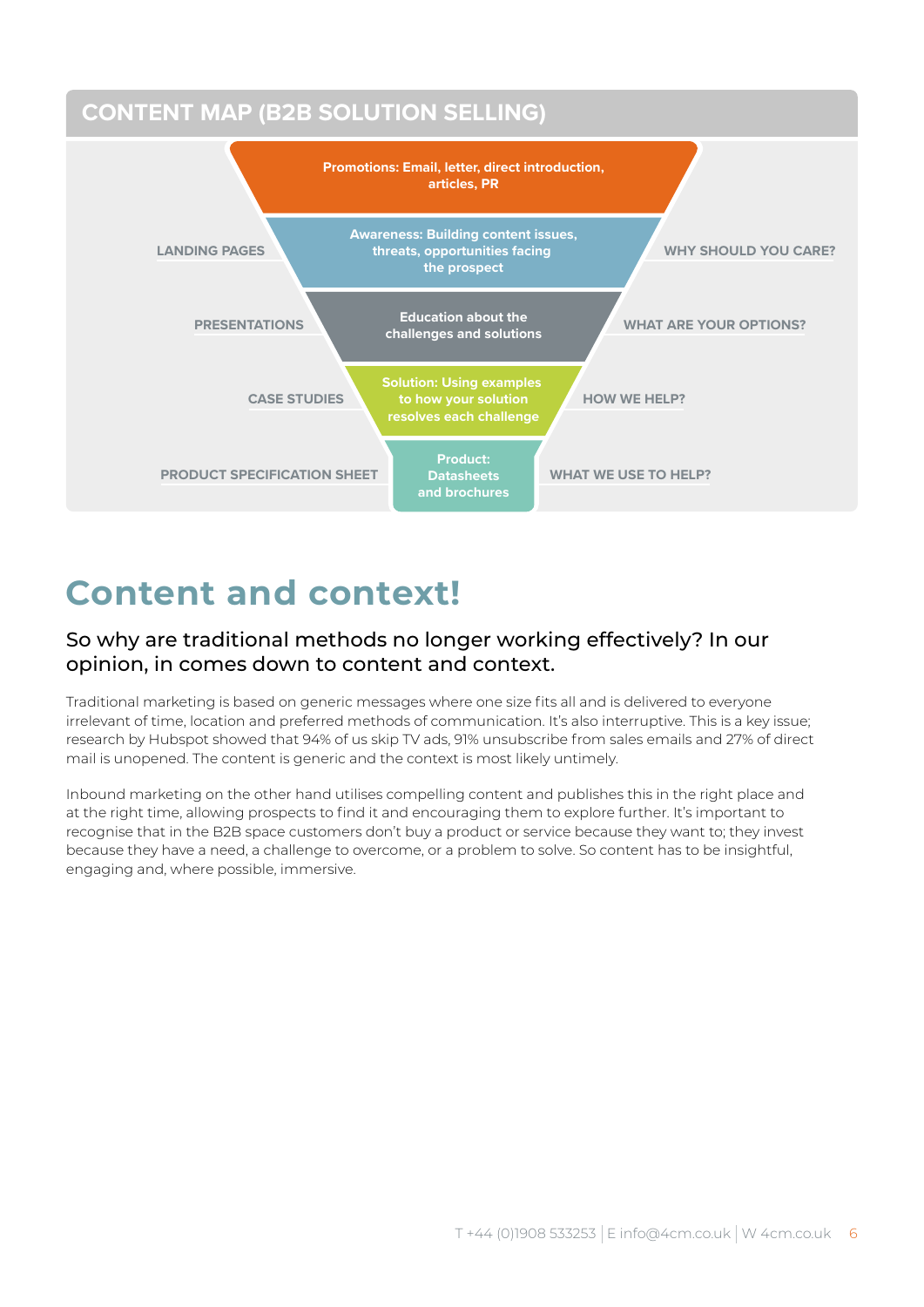

# **An individual or a team?**

## In addition to all of this, a purchasing decision within a company actually involves 6.8 different people according to CEB / Gartner.

Their research suggests that the number of people involved in B2B purchases has climbed from an average of 5.4 two years ago to 6.8 today, and these stakeholders come from a lengthening roster of roles, functions, and geographies. Creating your marketing message that is relevant to one person might work in the consumer world, but in B2B situations, where a team is actually making the decision, it doesn't. Instead, marketing messages need to be matched both to the needs of each job function and, as importantly, to the personality of the enterprise. Campaigns need to consider the whole company, its ethos and attributes. Treating the purchaser as a team of people, all with one shared goal but with different commercial or technical drivers, is more likely to result in a sale than continuing to market to a single individual or function.

Research also suggests that customers will travel at least 57% of the way along the customer journey before they consider communicating with a sales representative; they will carry out most of their research online from the security of their office desk.

Unlike outbound or traditional marketing, inbound marketing makes it much easier to connect with all 6.8 people or functions. The power behind inbound marketing is in the combination of all the strategic elements, creating awareness in more than one place, at different times and for multiple target audiences.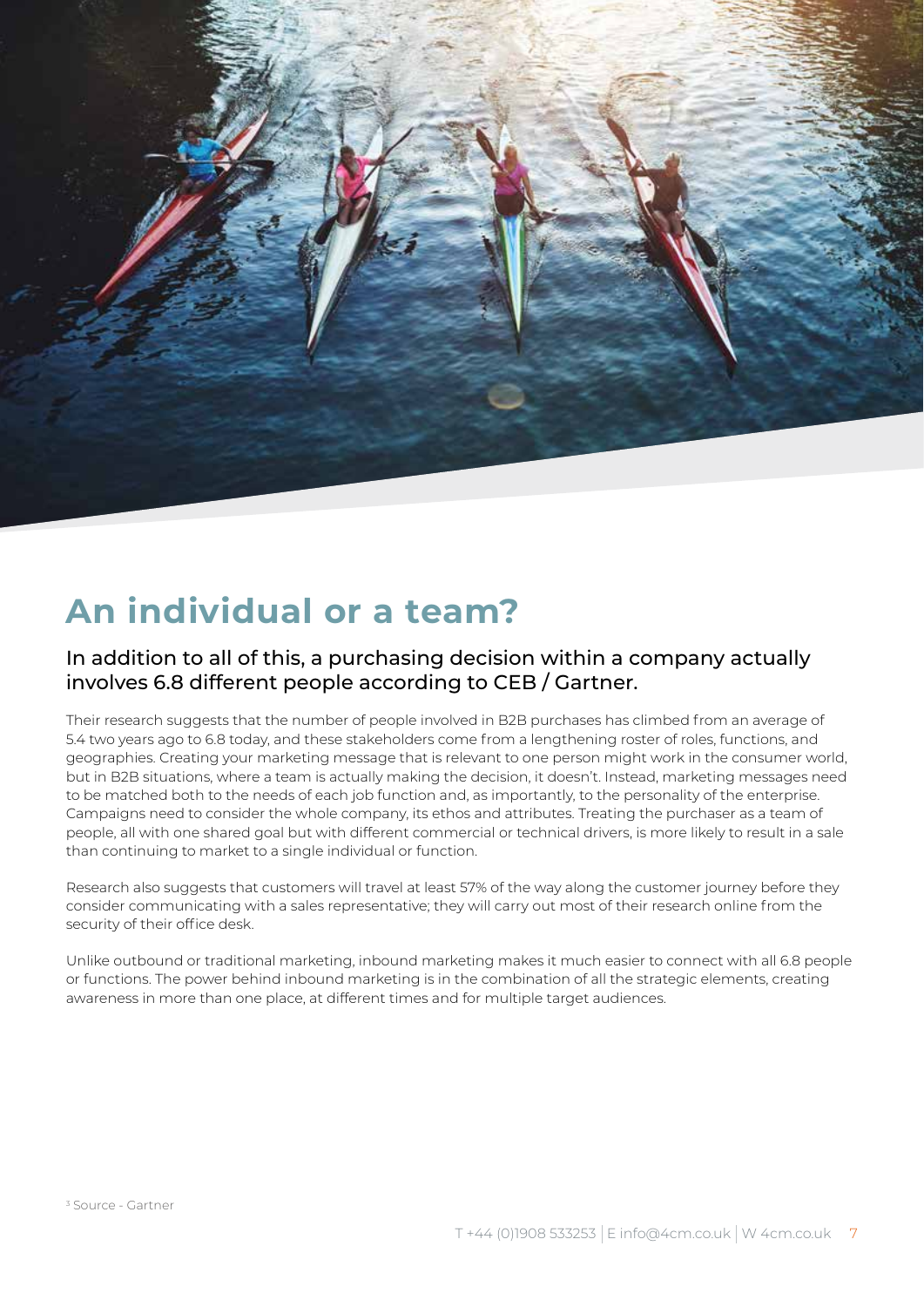

# **How do I develop an effective strategy?**

# Insight is key!

Understanding your audience should be your first step; who are they and what are their challenges, needs and pain points?

Initial research should give you insights into your target audience's behaviour, where and when they are online and how they prefer to be reached? Where do they look for their information and how are they viewing the data; on mobile or laptop for example.

It's important to understand the potential pain points your audience might be experiencing and tailor your content to provide them with solutions. Content should be relevant and insightful; although inbound marketing is not about direct selling it is important to involve the sales team in this process, as they invariably have the customer insight that drives compelling content.

Research the top key words that are being used in search and make sure you use them in your content. Use these terms as hashtags as this will help with google rankings.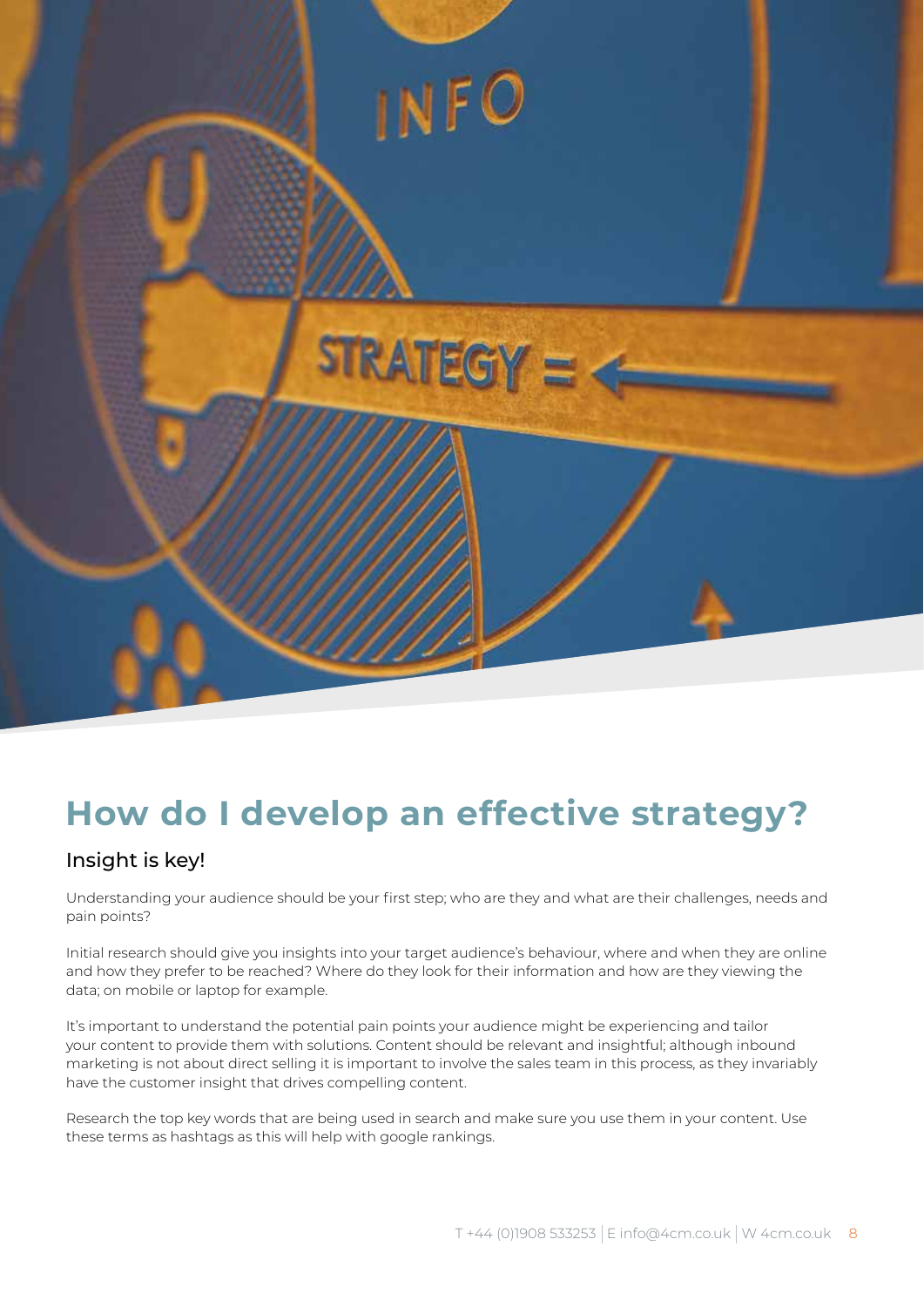# **The PESO Model**

## The PESO model is a great starting place to ensure you're covering all the different media channels available to you.

### **PESO stands for paid, earned, shared and owned.**

**Paid** – this can involve a variety of activities of which digital advertising is the most common. Paying for your content to appear in places where you know your customers are going to be should provide guaranteed exposure. You'll know how many times your advert has been displayed, how many clicks and interactions it has generated, and the cost. This process scores highly on predictability, but can also be high in cost, yet low in trust values.

**Earned** – essentially getting your content covered / published in a third-party on- and off-line media; typically, this will be trade and technical media but can also include industry blogs and partner/distributor web sites. The third party provides authority and your content is therefore more credible to the target audience. Trust is high, cost is relatively low, but there is no guarantee of coverage.

**Shared** – when individuals share your content. Primarily on social media sites, this type of media has a high element of trust as colleagues/business contacts are sharing and therefore recommending your product or service. Cost is minimal, which makes this a great tool; however, there is no control or guarantee over how often this takes place. Combining this tactic with, for example, LinkedIn DSC advertising can be an extremely effective method of generating MQLs.

**Owned** – as the name suggests, this is everything you own and have control over. Your website or mobile app, emails, podcasts, event etc. The trust element can be variable, while cost is low and guarantee of message is obviously high.

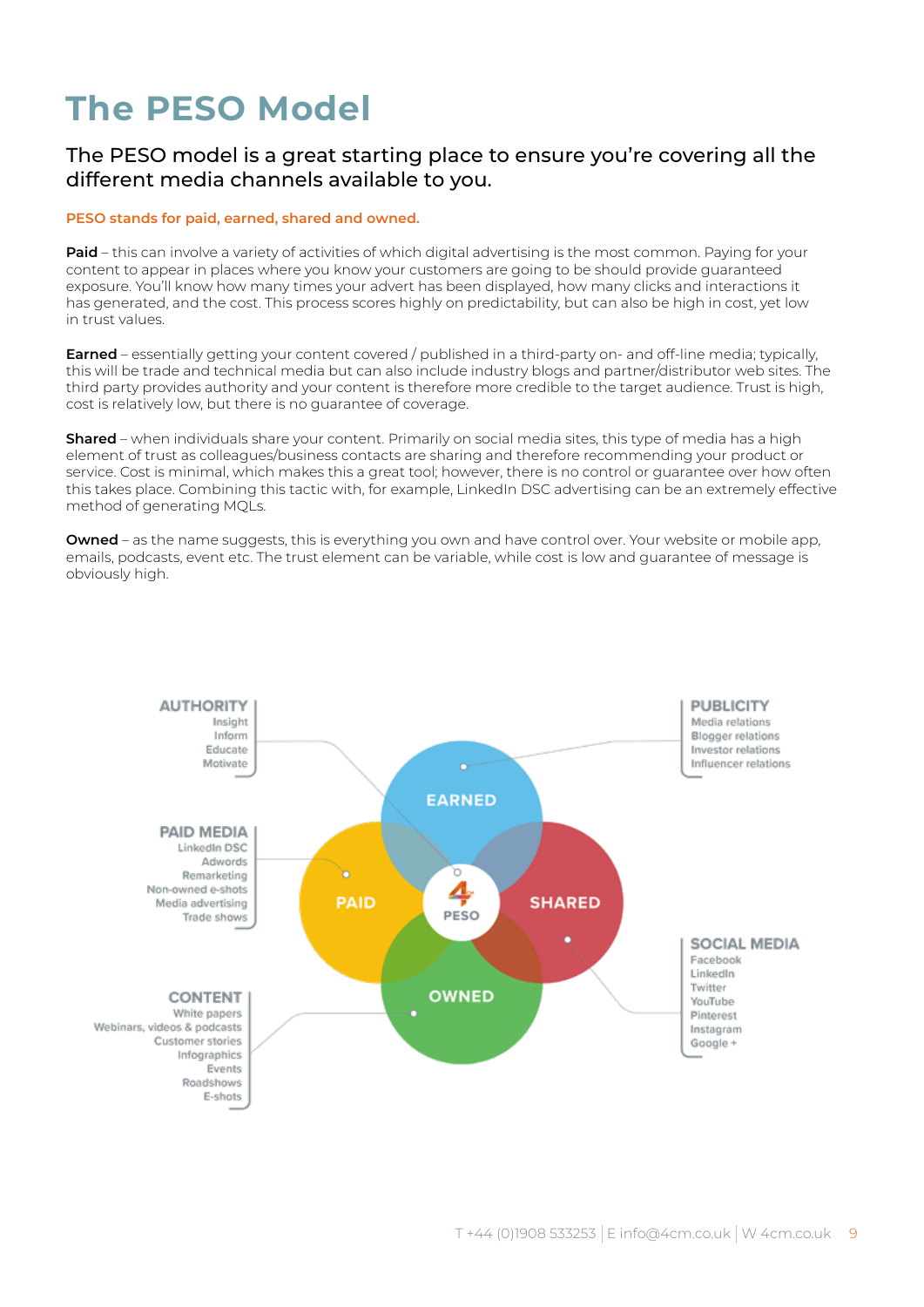

# **What tools and channels do I need to use?**

### **Marketing automation**

A good marketing automation tool such as HubSpot will help you manage your prospect and customer database and enable you to deliver automated and customised emails and social media posts to different people at different stages of the customer journey, dependent on their actions to date. This type of software becomes your Customer Relationship Management (CRM) tool, which tracks every action and its impact. Fully transparent, it provides the ultimate in analytics to further develop and improve your future campaigns.



### **Analytics**

The use of Google Analytics will show you key information about the performance of your website. You can see where traffic is coming from, what actions visitors take once landing on your site, which pages they visit, where they leave and how long they spend there.

### **Social Media PPC and AdWords**

Running a Pay Per Click (PPC) campaign on social media can instantly drive traffic to your site. The adverts are delivered to relevant and interested audiences, with the use of high value content as a hook producing strong click-through rates.

Google AdWords provide another tool for increasing visitors to your website. Understanding key words and the most important ones is crucial in order to maximise return on investment. Bidding on the most searched keywords is fundamental to the success of the campaign. Understanding how much to bid can become a mine-field and is dependent on the value of the projected sale.

### **SEO**

Search Engine Optimisation for your website is critical if you are to rank highly for key search terms. Maintaining a body of up-to-date, relevant and authoritative content is a key part of this process. Again, understanding the keyword selection process is paramount. Building these words into the right places and the optimum number of times within your website will help with rankings.

### **Creative and copywriting**

Creating a personality for your brand, which resonates with your target audience enables you to create the compelling content that is so important to inbound marketing. Attention-grabbing writing and images are essential to the success of any campaign.

When creating your campaign, remember, content is key; only create high value materials, which your audience will want. Delivering this content in the right context is equally important, so know when your customers are online and where they're active. Once you've attracted them, nurture them, automate your marketing so they are reminded of your brand and once they're customers, deliver an amazing service so that they become advocates of your brand.